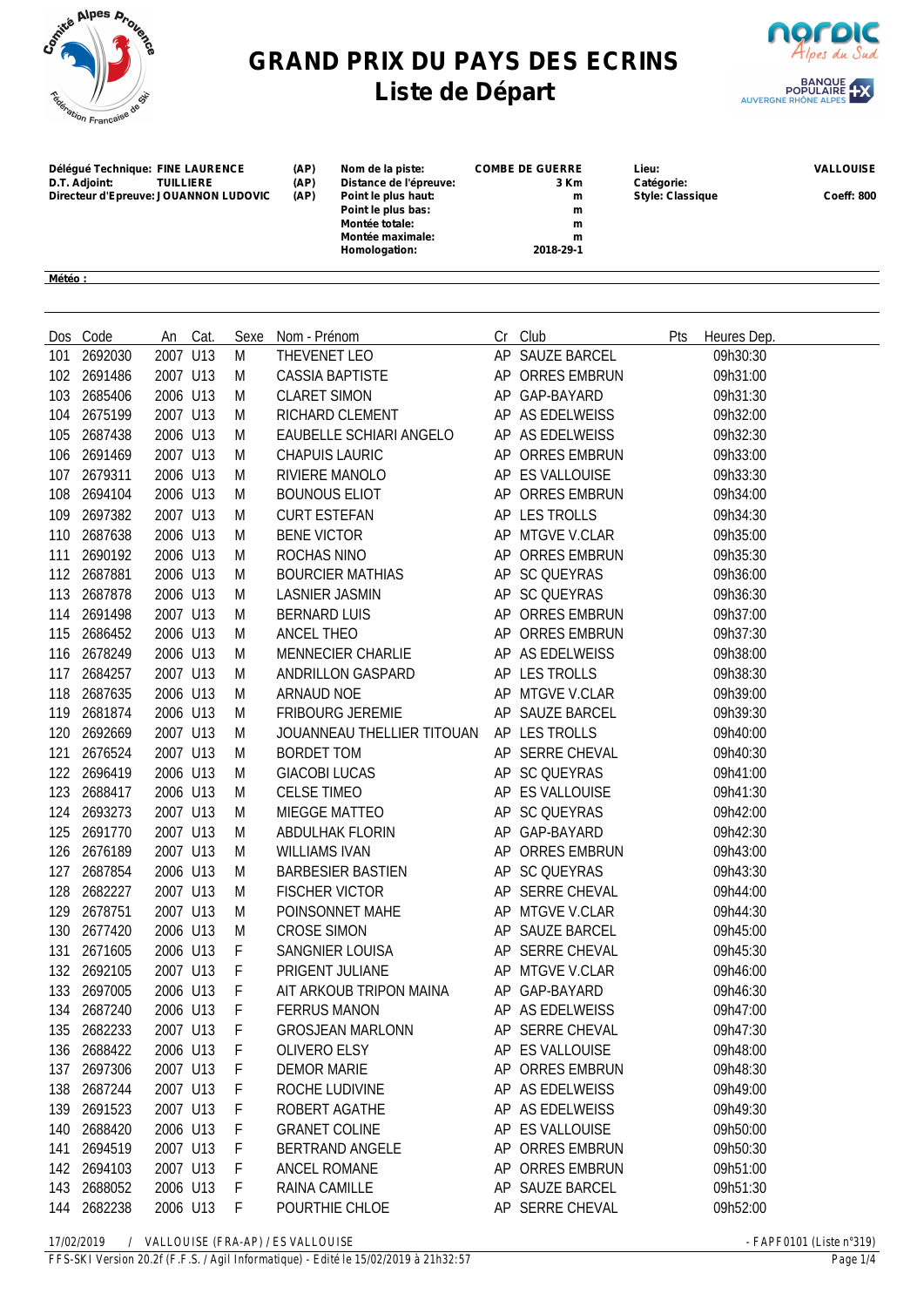|     | Dos Code                 | An Cat.  | Sexe | Nom - Prénom                      | Cr Club         | Pts | Heures Dep. |                            |
|-----|--------------------------|----------|------|-----------------------------------|-----------------|-----|-------------|----------------------------|
| 145 | 2686796                  | 2007 U13 | F    | <b>COSTAGLIOLA MARIE</b>          | AP AS EDELWEISS |     | 09h52:30    |                            |
| 146 | 2678752                  | 2007 U13 | F    | <b>TURIN ELISE</b>                | AP SERRE CHEVAL |     | 09h53:00    |                            |
| 147 | 2687995                  | 2006 U13 | F    | SAILLANT MANON                    | AP ORRES EMBRUN |     | 09h53:30    |                            |
| 148 | 2695021                  | 2007 U13 | F    | <b>GROLEAU MARYLOU</b>            | AP GAP-BAYARD   |     | 09h54:00    |                            |
| 149 | 2682234                  | 2006 U13 | F    | LE BARAZER ALEXIA                 | AP SERRE CHEVAL |     | 09h54:30    |                            |
| 150 | 2693271                  | 2007 U13 | F    | <b>DUCHENNE LAYLA</b>             | AP SC QUEYRAS   |     | 09h55:00    |                            |
| 151 | 2687241                  | 2006 U13 | F    | <b>ABOU EMMA</b>                  | AP AS EDELWEISS |     | 09h55:30    |                            |
| 152 | 2693796                  | 2007 U13 | F    | <b>BARBESIER LAURA</b>            | AP SC QUEYRAS   |     | 09h56:00    |                            |
| 153 | 2691647                  | 2007 U13 | F    | <b>BESSOLES CLELIA</b>            | AP GAP-BAYARD   |     | 09h56:30    |                            |
| 154 | 2676185                  | 2006 U13 | F    | COULOUMY CAMILLE                  | AP ORRES EMBRUN |     | 09h57:00    |                            |
| 155 | 2687435                  | 2007 U13 | F    | <b>GALTON CLARA</b>               | AP SERRE CHEVAL |     | 09h57:30    |                            |
| 156 | 2689652                  | 2006 U13 | F    | FINE SOLENE                       | AP SERRE CHEVAL |     | 09h58:00    |                            |
| 161 | 2681223                  | 2005 U15 | M    | <b>ASTIER JEREMY</b>              | AP AS EDELWEISS |     | 10h01:30    |                            |
| 162 | 2676581                  | 2004 U15 | M    | ROUX MATTEO                       | AP MTGVE V.CLAR |     | 10h02:00    |                            |
| 163 | 2674944                  | 2005 U15 | M    | POINSONNET PABLO                  | AP MTGVE V.CLAR |     | 10h02:30    |                            |
| 164 | 2683413                  | 2005 U15 | M    | PIRAT MATHIAS                     | AP LES TROLLS   |     | 10h03:00    |                            |
| 165 | 2681486                  | 2005 U15 | M    | <b>FRIONNET MATHIEU</b>           | AP GAP-BAYARD   |     | 10h03:30    |                            |
| 166 | 2688048                  | 2005 U15 | M    | <b>AMMEUX PAUL</b>                | AP SAUZE BARCEL |     | 10h04:00    |                            |
| 167 | 2687894                  | 2005 U15 | M    | NIFENECKER IOURI                  | AP LES TROLLS   |     | 10h04:30    |                            |
| 168 | 2676582                  | 2004 U15 | M    | <b>SARRON SWAN</b>                | AP MTGVE V.CLAR |     | 10h05:00    |                            |
| 169 | 2688419                  | 2004 U15 | M    | <b>FIGUIER ANTOINE</b>            | AP ES VALLOUISE |     | 10h05:30    |                            |
| 170 | 2667870                  | 2005 U15 | M    | <b>GHENO PAUL</b>                 | AP SERRE CHEVAL |     | 10h06:00    |                            |
| 171 | 2676314                  | 2004 U15 | M    | DROUET DORIAN                     | AP AS EDELWEISS |     | 10h06:30    |                            |
|     | 2665736                  | 2005 U15 |      | SANSONNE NINO                     | AP MTGVE V.CLAR |     |             |                            |
| 172 |                          |          | M    |                                   |                 |     | 10h07:00    |                            |
| 173 | 2681876                  | 2005 U15 | M    | <b>GRATRAUD GUILHEM</b>           | AP SAUZE BARCEL |     | 10h07:30    |                            |
| 174 | 2666041                  | 2004 U15 | M    | <b>BORDET TITOUAN</b>             | AP SERRE CHEVAL |     | 10h08:00    |                            |
| 175 | 2677531                  | 2004 U15 | M    | RAULIN TIMOTHE                    | AP ES VALLOUISE |     | 10h08:30    |                            |
| 176 | 2688050                  | 2005 U15 | M    | DE BAETS MAURO                    | AP SAUZE BARCEL |     | 10h09:00    |                            |
| 177 | 2684439                  | 2005 U15 | M    | <b>AZABANT REMY</b>               | AP ORRES EMBRUN |     | 10h09:30    |                            |
| 178 | 2682819                  | 2005 U15 | M    | <b>GIRAUD BRICE</b>               | AP ES VALLOUISE |     | 10h10:00    |                            |
| 179 | 2687433                  | 2004 U15 | M    | <b>BLANDO GASPARD</b>             | AP SERRE CHEVAL |     | 10h10:30    |                            |
| 180 | 2667883                  | 2005 U15 | M    | ARNAUD MATHIEU                    | AP SERRE CHEVAL |     | 10h11:00    |                            |
| 181 | 2695848                  | 2004 U15 | M    | EL FAZANI SOFIANE                 | AP MTGVE V.CLAR |     | 10h11:30    |                            |
|     | 182 2692882              | 2005 U15 | M    | <b>BADOUR YOHANN</b>              | AP SAUZE BARCEL |     | 10h12:00    |                            |
| 183 | 2683859                  | 2005 U15 | M    | <b>BLANC CYPRIEN</b>              | AP SC QUEYRAS   |     | 10h12:30    |                            |
| 184 | 2673533                  | 2004 U15 | M    | TUILLIERE ANDEOL                  | AP LES TROLLS   |     | 10h13:00    |                            |
| 185 | 2681632                  | 2005 U15 | M    | <b>CHAPUIS MILO</b>               | AP ORRES EMBRUN |     | 10h13:30    |                            |
|     | 186 2681629              | 2005 U15 | M    | <b>TURENNE MATTEO</b>             | AP ORRES EMBRUN |     | 10h14:00    |                            |
| 187 | 2676777                  | 2004 U15 | M    | <b>FRIBOURG QUENTIN</b>           | AP SAUZE BARCEL |     | 10h14:30    |                            |
| 188 | 2676419                  | 2004 U15 | M    | <b>COLOMBAN THOMAS</b>            | AP AS EDELWEISS |     | 10h15:00    |                            |
| 189 | 2681611                  | 2005 U15 | M    | <b>MERAND THIBAULT</b>            | AP ORRES EMBRUN |     | 10h15:30    |                            |
| 190 | 2671606                  | 2004 U15 | F    | <b>BASSA INA</b>                  | AP ES VALLOUISE |     | 10h16:00    |                            |
| 191 | 2682228                  | 2004 U15 | F    | <b>MARTIN COLINE</b>              | AP SERRE CHEVAL |     | 10h16:30    |                            |
|     | 192 2690974              | 2004 U15 | F    | <b>LADA CLEMENCE</b>              | AP GAP-BAYARD   |     | 10h17:00    |                            |
| 193 | 2667869                  | 2005 U15 | F    | RAFAITIN ELOISE                   | AP SERRE CHEVAL |     | 10h17:30    |                            |
| 194 | 2681489                  | 2005 U15 | F    | DUPONT LEFEBVRE JEANNE            | AP GAP-BAYARD   |     | 10h18:00    |                            |
| 195 | 2688049                  | 2005 U15 | F    | <b>GIACOPINI ANAIS</b>            | AP SAUZE BARCEL |     | 10h18:30    |                            |
| 196 | 2677818                  | 2004 U15 | F    | <b>VIANO BELLANDINE</b>           | AP ES VALLOUISE |     | 10h19:00    |                            |
| 197 | 2688051                  | 2005 U15 | F    | PRIGENT MAIWEN                    | AP SAUZE BARCEL |     | 10h19:30    |                            |
| 198 | 2691656                  | 2004 U15 | F    | <b>MERY VALENTINE</b>             | AP GAP-BAYARD   |     | 10h20:00    |                            |
| 199 | 2694100                  | 2004 U15 | F    | <b>BAILLON ALBANE</b>             | AP ORRES EMBRUN |     | 10h20:30    |                            |
| 200 | 2681766                  | 2005 U15 | F    | <b>DUPORT ANAELLE</b>             | AP MTGVE V.CLAR |     | 10h21:00    |                            |
| 201 | 2682675                  | 2005 U15 | F    | <b>BUISSON ROMANE</b>             | AP ES VALLOUISE |     | 10h21:30    |                            |
|     | 202 2650912              | 2004 U15 | F    | FOURNIER ROSEC MARGAUX            | AP LES TROLLS   |     | 10h22:00    |                            |
| 203 | 2663536                  | 2004 U15 | F    | <b>JEAN FAUSTINE</b>              | AP SAUZE BARCEL |     | 10h22:30    |                            |
| 204 | 2671604                  | 2005 U15 | F    | PHILIP NINON                      | AP SERRE CHEVAL |     | 10h23:00    |                            |
| 205 | 2670541                  | 2004 U15 | F    | ROMO DUPONT AILEEN                | AP SERRE CHEVAL |     | 10h23:30    |                            |
| 206 | 2667872                  | 2005 U15 | F    | <b>BONNARDEL MELIA</b>            | AP SERRE CHEVAL |     | 10h24:00    |                            |
| 207 | 2683353                  | 2005 U15 | F    | RUCINSKI NATACHA                  | AP GAP-BAYARD   |     | 10h24:30    |                            |
|     | 208 2683414              | 2005 U15 | F    | VASSEL LOU ANN                    | AP LES TROLLS   |     | 10h25:00    |                            |
|     | 17/02/2019<br>$\sqrt{2}$ |          |      | VALLOUISE (FRA-AP) / ES VALLOUISE |                 |     |             | $- FAPF0101$ (Liste n°319) |

*FFS-SKI Version 20.2f (F.F.S. / Agil Informatique) - Edité le 15/02/2019 à 21h32:57 Page 2/4*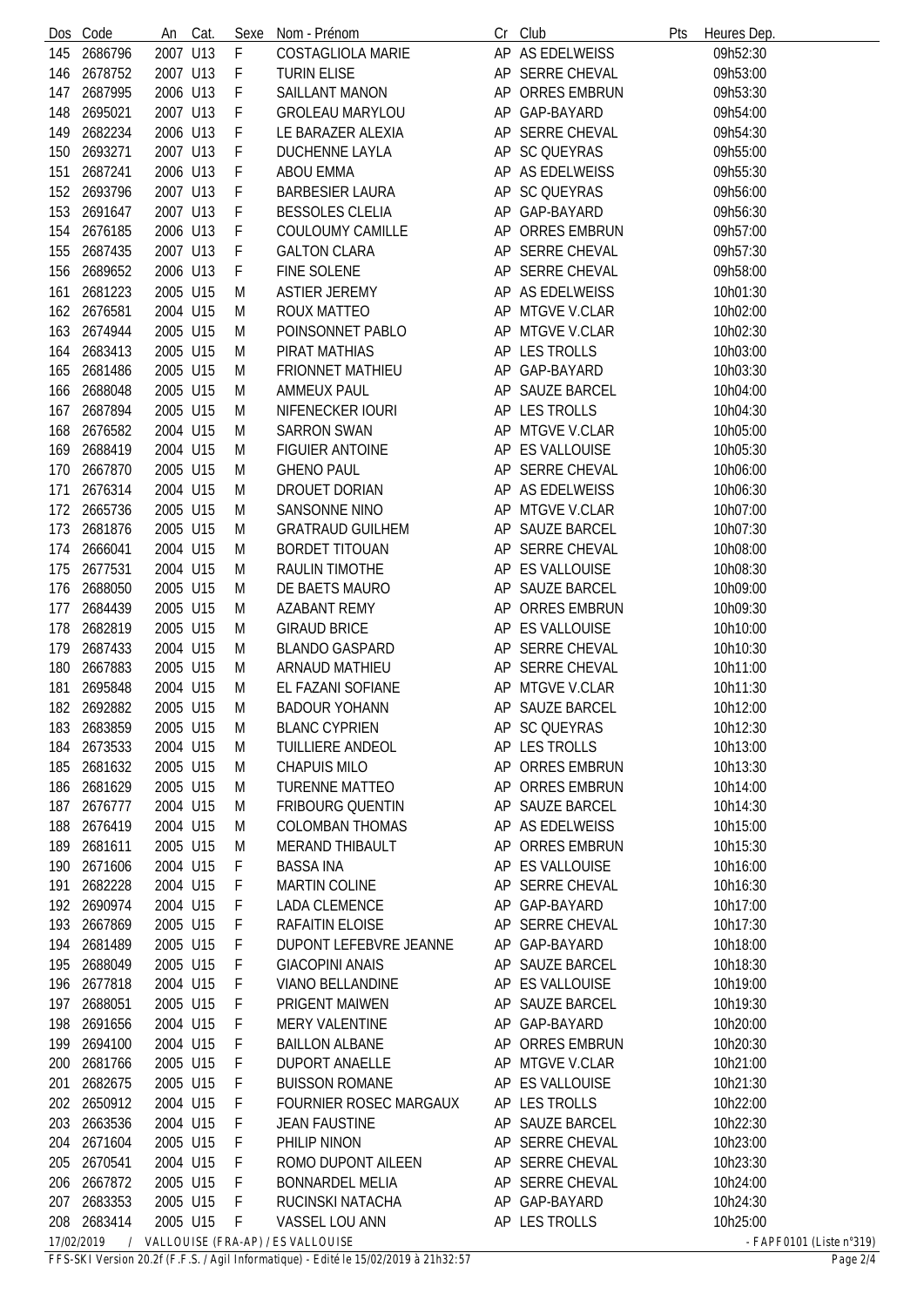|            | Dos Code    | An       | Cat. | Sexe | Nom - Prénom                      |    | Cr Club             | Pts    | Heures Dep.                        |
|------------|-------------|----------|------|------|-----------------------------------|----|---------------------|--------|------------------------------------|
| 211        | 2670584     | 2003 U17 |      | M    | RIBOLZI JEREMIE                   |    | AP AS EDELWEISS     | 420.63 | 10h28:30                           |
| 212        | 2667036     | 2002 U17 |      | M    | <b>BERAUD ANTONIN</b>             |    | AP MTGVE V.CLAR     | 376.78 | 10h29:00                           |
| 213        | 2693022     | 2002 U17 |      | M    | <b>HERMELIN NOA</b>               |    | AP ORRES EMBRUN     |        | 10h29:30                           |
| 214        | 2681634     | 2002 U17 |      | M    | DARBOIS TIMOTHEE                  |    | AP ORRES EMBRUN     | 323.16 | 10h30:00                           |
| 215        | 2670583     | 2003 U17 |      | M    | <b>QUERE ZIAN</b>                 |    | AP MTGVE V.CLAR     | 232.20 | 10h30:30                           |
| 216        | 2676418     | 2003 U17 |      | M    | <b>MEIER MATHIS</b>               |    | AP AS EDELWEISS     | 433.94 | 10h31:00                           |
| 217        | 2670921     | 2002 U17 |      | M    | RAINA GAETAN                      |    | AP SAUZE BARCEL     |        | 10h31:30                           |
| 218        | 2670362     | 2003 U17 |      | M    | DELMAS BENJAMIN                   |    | AP GAP-BAYARD       | 331.05 | 10h32:00                           |
| 219        | 2658773     | 2003 U17 |      | M    | MARSEILLE NATHAN                  |    | AP GAP-BAYARD       | 174.73 | 10h32:30                           |
| 220        | 2670999     | 2003 U17 |      | M    | <b>BERNAUDON MATHIS</b>           |    | AP MTGVE V.CLAR     | 161.66 | 10h33:00                           |
| 221        | 2667105     | 2002 U17 |      | M    | <b>GONNON LOUIS</b>               |    | AP GAP-BAYARD       | 135.39 | 10h33:30                           |
| 222        | 2662304     | 2002 U17 |      | M    | <b>FONTAINE ELI</b>               |    | AP ORRES EMBRUN     | 186.36 | 10h34:00                           |
| 223        | 2670579     | 2003 U17 |      | M    | <b>ALLEMAND NEIL</b>              |    | AP AS EDELWEISS     | 149.80 | 10h34:30                           |
|            |             |          |      |      |                                   |    | AP AS EDELWEISS     |        |                                    |
| 224        | 2670581     | 2003 U17 |      | M    | CHEVALIER BOIVERT QUENTIN         |    |                     | 303.15 | 10h35:00                           |
| 225        | 2687351     | 2002 U17 |      | M    | <b>RUTER JEAN</b>                 |    | AP AS EDELWEISS     |        | 10h35:30                           |
| 226        | 2665500     | 2002 U17 |      | M    | <b>COLOMBAN KEVIN</b>             |    | AP AS EDELWEISS     | 247.26 | 10h36:00                           |
| 227        | 2691735     | 2002 U17 |      | M    | <b>DIEUZY VICTOR</b>              |    | AP GAP-BAYARD       | 306.01 | 10h36:30                           |
| 228        | 2675536     | 2002 U17 |      | M    | <b>DELABELLE JULES</b>            |    | AP GAP-BAYARD       | 208.18 | 10h37:00                           |
| 229        | 2667037     | 2002 U17 |      | M    | <b>BORDET COLIN</b>               |    | AP MTGVE V.CLAR     | 142.26 | 10h37:30                           |
| 230        | 2667027     | 2002 U17 |      | M    | <b>GROS MAXIME</b>                |    | AP ES VALLOUISE     | 120.21 | 10h38:00                           |
| 231        | 2674908     | 2003 U17 |      | M    | <b>BRUNET JULIEN</b>              |    | AP ORRES EMBRUN     | 186.02 | 10h38:30                           |
|            | 232 2676576 | 2003 U17 |      | M    | PIERS SVEN                        |    | AP MTGVE V.CLAR     |        | 10h39:00                           |
| 233        | 2647938     | 2002 U17 |      | F    | SILVE LOUNA                       | AP | <b>ORRES EMBRUN</b> | 241.85 | 10h39:30                           |
| 234        | 2681228     | 2003 U17 |      | F    | STRIBY LEONIE                     |    | AP AS EDELWEISS     | 282.45 | 10h40:00                           |
| 235        | 2669094     | 2003 U17 |      | F    | CROSE JEANNE                      |    | AP SAUZE BARCEL     | 258.20 | 10h40:30                           |
| 236        | 2667022     | 2002 U17 |      | F    | <b>BAPTISTE LOUNA</b>             |    | AP ES VALLOUISE     | 318.36 | 10h41:00                           |
| 237        | 2676226     | 2003 U17 |      | F    | THEVENET CAMILLE                  |    | AP SAUZE BARCEL     |        | 10h41:30                           |
| 238        | 2667038     | 2002 U17 |      | F    | <b>GONON CHARLINE</b>             |    | AP MTGVE V.CLAR     | 305.53 | 10h42:00                           |
| 239        | 2652341     | 2002 U17 |      | F    | <b>JEAN TATIANA</b>               |    | AP SAUZE BARCEL     |        | 10h42:30                           |
| 240        | 2664336     | 2003 U17 |      | F    | PRONO CLARA                       |    | AP ORRES EMBRUN     | 200.93 | 10h43:00                           |
| 241        | 2677630     | 2003 U17 |      | F    | VANWYMEERSCH JULIE                |    | AP ORRES EMBRUN     |        | 10h43:30                           |
| 242        | 2668908     | 2002 U17 |      | F    | <b>GOALABRE ANNE</b>              |    | AP SC QUEYRAS       | 284.04 | 10h44:00                           |
| 243        | 2671004     | 2003 U17 |      | F    | PROCHET ALICE                     |    | AP MTGVE V.CLAR     | 230.91 | 10h44:30                           |
|            | 244 2667043 | 2002 U17 |      | F    | PARFAIT LUCIE                     |    | AP MTGVE V.CLAR     |        | 10h45:00                           |
| 245        | 2674192     | 2003 U17 |      | F    | <b>QUAY HEIDY</b>                 |    | AP LES TROLLS       |        | 10h45:30                           |
|            | 246 2671003 | 2003 U17 |      | F    | <b>MEYER NIMA</b>                 |    | AP MTGVE V.CLAR     |        | 10h46:00                           |
| 247        | 2668931     | 2002 U17 |      | F    | <b>LAURENS LOUISA</b>             |    | AP SC QUEYRAS       | 278.40 | 10h46:30                           |
| 248        | 2670582     | 2003 U17 |      | F    | COSTAGLIOLA CAMILLE               |    | AP AS EDELWEISS     | 349.40 | 10h47:00                           |
| 249        | 2665498     | 2002 U17 |      | F    | ROCHE LUDMILLA                    |    | AP AS EDELWEISS     | 152.31 | 10h47:30                           |
| 250        | 2681633     | 2003 U17 |      | F    | <b>LAUBE STEPHANIE</b>            |    | AP ORRES EMBRUN     |        | 10h48:00                           |
| 251        | 2670923     | 2002 U17 |      | F    | ROUGON LAURINE                    |    | AP SAUZE BARCEL     |        | 10h48:30                           |
| 252        | 2690692     | 1969 SEN |      | F    | PEYTHIEU FREDERIQUE               |    | AP SERRE CHEVAL     |        | 10h49:00                           |
| 253        | 2694062     | 1973 SEN |      | F    | <b>AZABANT SANDRINE</b>           |    | AP ORRES EMBRUN     |        | 10h49:30                           |
|            | 254 2682229 | 1971 SEN |      | F    | <b>DUPONT KARINE</b>              |    | AP SERRE CHEVAL     | 502.78 | 10h50:00                           |
| 255        | 2135006     | 1983 SEN |      | F    | <b>GENTA MARION</b>               |    | AP ES VALLOUISE     | 484.91 | 10h50:30                           |
| 256        | 2695700     | 1980 SEN |      | F    | PRUD'HOMME ALICE                  |    | AP ES VALLOUISE     | 473.97 | 10h51:00                           |
| 257        | 2682696     | 1978 SEN |      | F    | POINSONNET STEPHANIE              |    | AP MTGVE V.CLAR     | 459.19 | 10h51:30                           |
| 258        | 2167896     | 1953 SEN |      | F    | <b>LAGARDE ODILE</b>              |    | AP GAP-BAYARD       | 399.56 | 10h52:00                           |
| 259        | 2694064     | 1984 SEN |      | F    | <b>LAGIER NATHALIE</b>            |    | AP ORRES EMBRUN     | 366.03 | 10h52:30                           |
| 260        | 191090      | 1967 SEN |      | F    | ROCHE COLOMBAN LAURE              |    | AP AS EDELWEISS     | 358.28 | 10h53:00                           |
| 261        | 2680145     | 1976 SEN |      | F    | <b>MEYER MIRIAM</b>               |    | AP MTGVE V.CLAR     | 351.60 | 10h53:30                           |
|            | 262 2669230 | 1970 SEN |      | F    | PROCHET CHRISTINE                 |    | AP MTGVE V.CLAR     | 320.71 | 10h54:00                           |
|            |             |          |      |      |                                   |    |                     |        |                                    |
| 263        | 2618100     | 1993 SEN |      | F    | <b>LAGARDE STEFFI</b>             |    | AP GAP-BAYARD       | 319.96 | 10h54:30                           |
| 264        | 2658559     | 1999 U20 |      | F    | <b>BOREL COLINE</b>               |    | AP GAP-BAYARD       | 314.65 | 10h55:00                           |
| 265        | 2632765     | 1974 SEN |      | F    | <b>BAUDINO MURIEL</b>             |    | AP ES VALLOUISE     | 296.09 | 10h55:30                           |
| 266        | 2693350     | 1981 SEN |      | F    | <b>HERMITE HELENE</b>             |    | AP SERRE CHEVAL     | 276.03 | 10h56:00                           |
| 267        | 2680628     | 1971 SEN |      | F    | <b>BELLIVIER SANDRINE</b>         |    | AP MTGVE V.CLAR     | 267.81 | 10h56:30                           |
| 268        | 2655659     | 2000 U20 |      | F    | CLERET DE LANGAVANT               |    | AP ES VALLOUISE     | 262.25 | 10h57:00                           |
| 269        | 2156110     | 1985 SEN |      | F    | CHAIX EMILIE                      |    | AP GAP-BAYARD       | 261.94 | 10h57:30                           |
| 270        | 2635451     | 1974 SEN |      | -F   | RIGOLET MARIE FANNY               |    | AP ORRES EMBRUN     | 261.82 | 10h58:00                           |
| 17/02/2019 |             |          |      |      | VALLOUISE (FRA-AP) / ES VALLOUISE |    |                     |        | - FAPF0101 (Liste $n^{\circ}319$ ) |

*FFS-SKI Version 20.2f (F.F.S. / Agil Informatique) - Edité le 15/02/2019 à 21h32:58 Page 3/4*